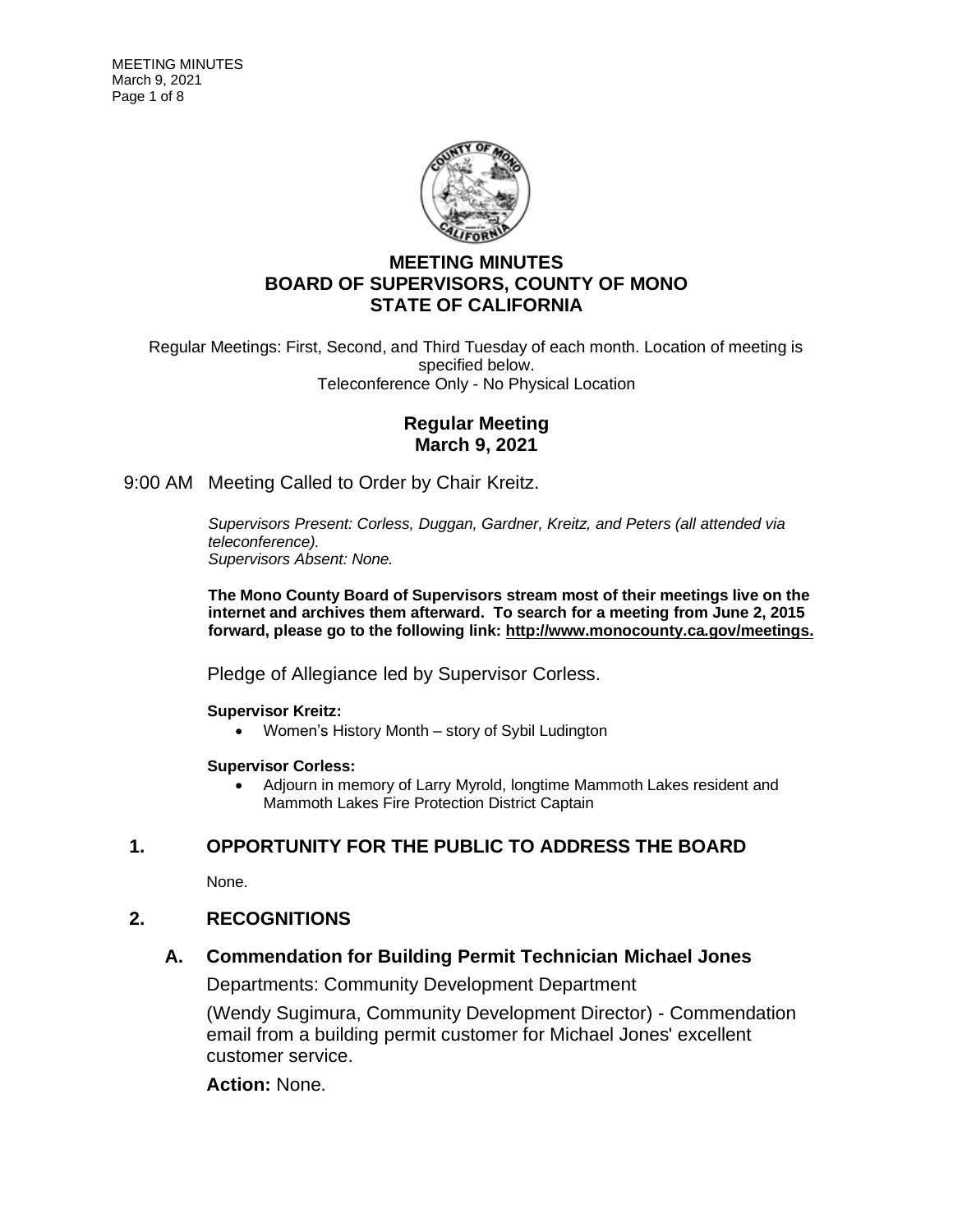#### **Wendy Sugimura, Community Development Director:**

Recognized Michael Jones for excellent customer service

#### **3. COUNTY ADMINISTRATIVE OFFICE**

# CAO Report regarding Board Assignments

#### **Bob Lawton, CAO:**

- Participated in meeting of Northern Mono Chamber of Commerce response to Mountain View Fire
- NACo Legislative pre-conference event met with County colleagues from around the country
- Continued meetings on Medi-Cal Managed Care alternatives
- COVID-19 Community Conversation
- Participated in Redistricting Webinar sponsored by RCRC and CSAC working with Assistant County Counsel Christy Milovich to help Board be as responsive as possible
- JEDI group meeting
- Nevada Resiliency Project in Coleville

## **4. DEPARTMENT/COMMISSION REPORTS**

#### **Stacey Simon, County Counsel:**

• Decision in County's favor in County's litigation against City of Los Angeles and Los Angeles Department of Water and Power

## **5. CONSENT AGENDA**

(All matters on the consent agenda are to be approved on one motion unless a board member requests separate action on a specific item.)

#### **A. Board Minutes - January 19, 2021**

Departments: Clerk of the Board

Approval of the Board Minutes from the Regular Meeting on January 19, 2021.

**Action:** Approve the Board Minutes from the Regular Meeting on January 19, 2021.

**Gardner motion; Corless seconded. Vote: 5 yes, 0 no M21-57**

# **B. 2021-2022 California State Parks Off-Highway Vehicle Grant Program**

Departments: Sheriff

Resolution approving application for 2021-2022 California State Parks Off-Highway Vehicle Grant Program

**Action:** Adopt proposed resolution with noted modifications (updating name of Sergeant from Sergeant Jeff Beard to Sergeant Charles Clark, and Chair name).

**Peters motion; Gardner seconded.**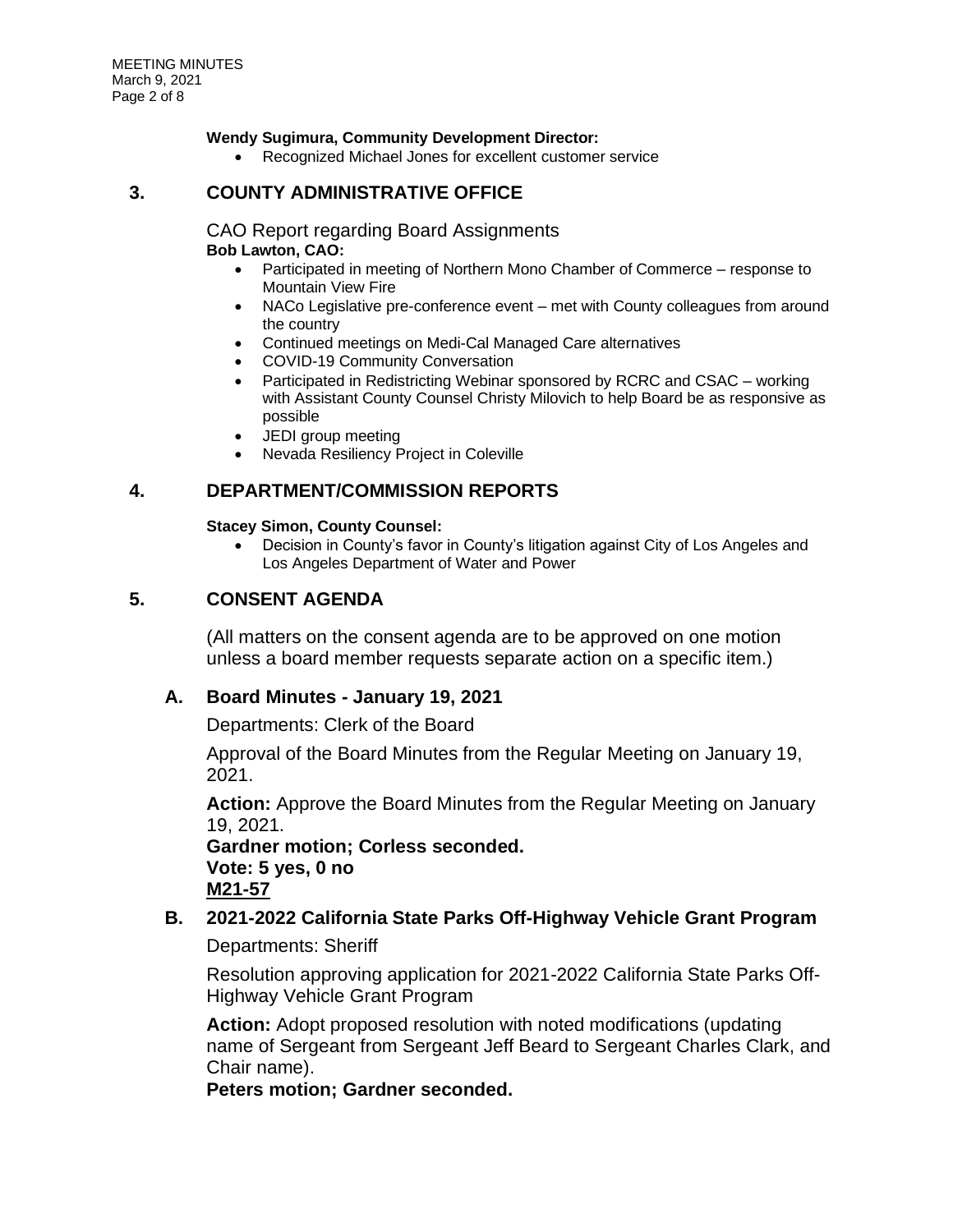**Vote: 5 yes, 0 no R21-18 Supervisor Gardner:** • Discussion with Sheriff Braun – patrol, education and outreach

## **C. Authority to Hire Staff Services Analyst III at Step D**

Departments: Social Services

The Social Services Department is seeking to fill a vacant Staff Services Analyst III position. The department is requesting authorization to offer Leslie Gaunt employment at Step D of the salary range based on her skills and experience.

**Action:** Grant the Director of Social Services the authority to fill a Staff Services Analyst III position at Step D. **Gardner motion; Corless seconded. Vote: 5 yes, 0 no M21-58**

## **6. CORRESPONDENCE RECEIVED**

Direction may be given to staff regarding, and/or the Board may discuss, any item of correspondence listed on the agenda.

*The Board acknowledged receipt of the correspondence.*

# **A. Federal Energy Regulatory Commission (FERC) Letter re: Dams Part of the Lee Vining Creek Project, FERC Project No. 1388-CA**

Federal Energy Regulatory Commission (FERC) letter in response to FERC comments on authorization for construction: dam surveillance cameras for 2020 eastern operations dams.

# **7. REGULAR AGENDA - MORNING**

## **A. COVID-19 (Coronavirus) Update**

(Robert C. Lawton, CAO, Bryan Wheeler, Public Health Director) - Update on Countywide response and planning related to the COVID-19 pandemic, including reports from the Emergency Operations Center (EOC), Unified Command (UC), and the various branches of the EOC, including Community Support and Economic Recovery, Joint Information Center (JIC), and Public Health.

## **Action:** None.

#### **Bryan Wheeler, Public Health Director:**

• PPT presentation (can be found under Supporting Documents on the meeting webpage) – 7-day metrics, Blueprint for a Safer Economy update, MUSD update, vaccination proof of eligibility requirements, transitioning platforms for vaccine registration, CDPH quarantine guidance for fully vaccinated people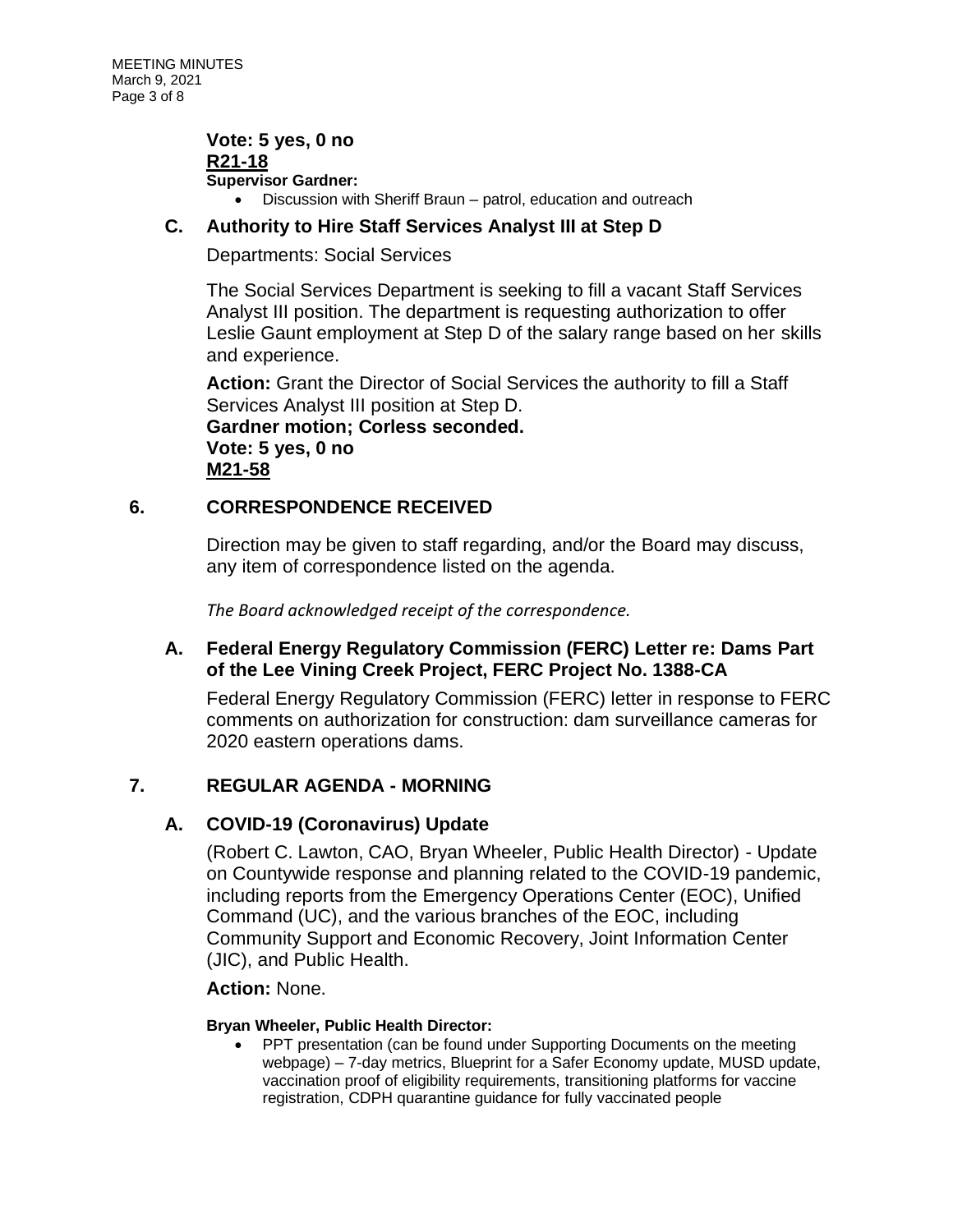MEETING MINUTES March 9, 2021 Page 4 of 8

#### **Supervisor Peters:**

• CSAC Rural Caucus working group update

#### **Public Comment:**

• Jamie Schectman

*Break: 10:25 AM Reconvened: 10:33 AM*

Moved to Item 7C.

#### **B. Mountain View Fire Update and Review of Emergency Declarations**

(Justin Nalder, EOC Director) - Review of continuing need for Board of Supervisor's November 17, 2020, Declaration of Local Emergency of and Mono County Health Officer's November 19, 2020, Declaration of Local Health Emergency for the Mountain View Fire.

**Action:** Find that there is a need to continue the local state of emergency declared by the Board on November 17, 2020 and a need to continue the local health emergency declared by the Public Health Officer on November 19, 2020 (and subsequently ratified by the Board) as a result of the Mountain View Fire.

#### **Peters motion; Duggan seconded.**

#### **Vote: 5 yes, 0 no**

#### **M21-59**

#### **Justin Nalder, EOC Director:**

- March 15 mobilization date for Department of Toxic Substances Control to send out team to do additional Phase 1 haz waste sweep – approximately eight properties missed during first round
- March 22 mobilization date for Phase 2 remediation work
- Landfill replacement of damaged items

#### **Kathy Peterson, Social Services Director:**

- Nevada Resiliency Project event last Saturday in Coleville topics addressed included stress management, coping skills, and survivor guilt. Wellness presentation, onsite assistance.
- Confirmed that they are in the planning stages of follow-up events plan to hold weekly group meetings

Moved to Item 7D.

## **C. Great American Outdoors Act (GAOA) Presentation**

#### Departments: Inyo National Forest

(Inyo National Forest Staff: Lesley Yen, Nora Gamino, Adam Barnett) - The Great American Outdoors Act (GAOA) provides funding over the course of five years (2021-2025) for federal land management agencies, including the Forest Service, to take care of deferred maintenance on recreation facilities. The Inyo National Forest will discuss current and future GAOA project submissions.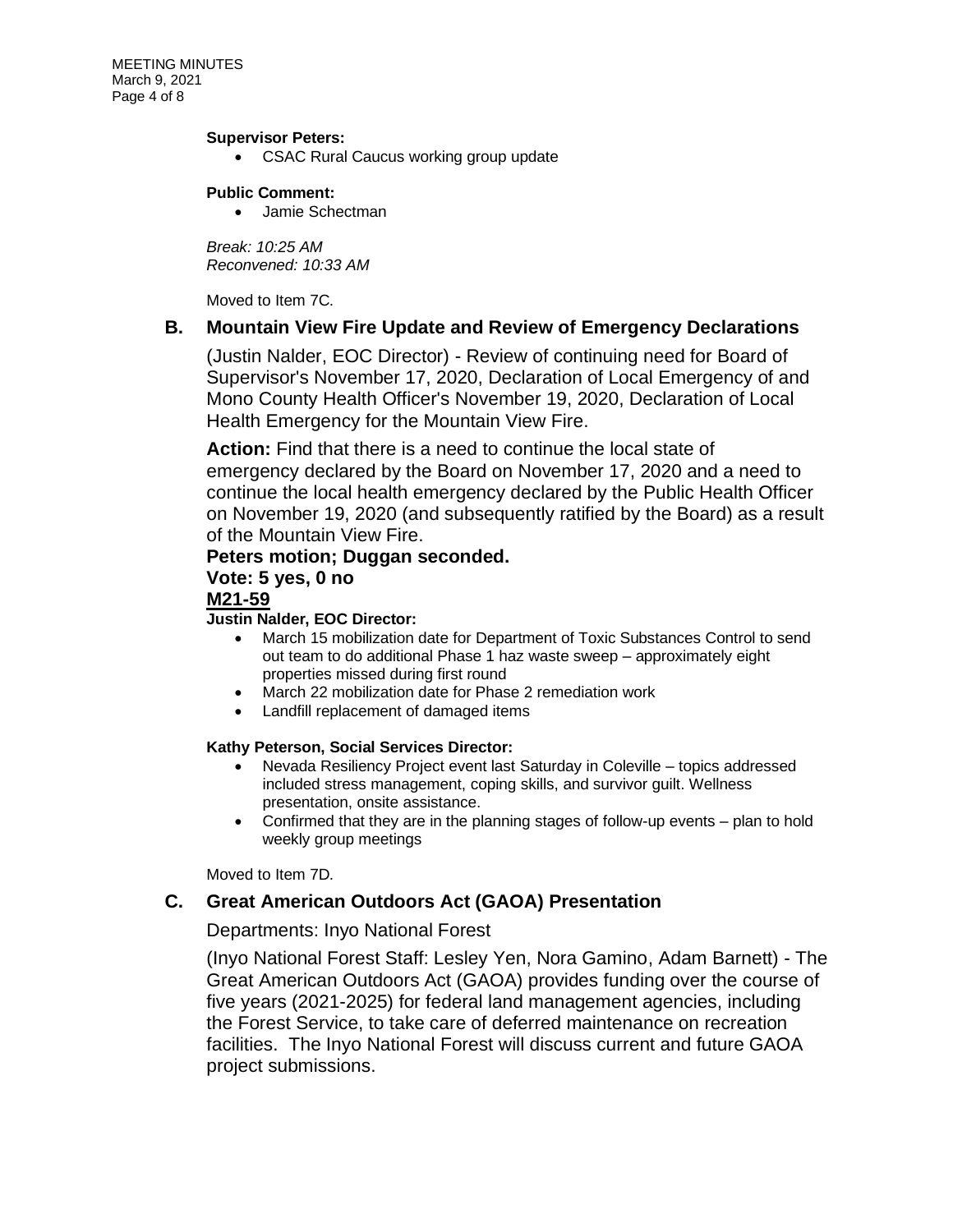#### **Action:** None.

#### **Lesley Yen, Inyo National Forest Supervisor:**

• Overview and process

#### **Nora Gamino, Forest Engineer, Adam Barnett, Public Services Staff Officer, Inyo National Forest:**

• Overview of projects where funding has been received and projects submitted for consideration

Moved to Item 7B.

#### **D. Memorandum of Understanding Regarding Bi-State Sage-Grouse Conservation Efforts**

Departments: Community Development Department

(Wendy Sugimura, Community Development Director) - Consider memorializing Mono County's role and responsibilities in the Bi-State Sage-Grouse effort by signing the multi-agency Memorandum of Understanding.

**Action:** Authorize the Chair to sign the Memorandum of Understanding with Bi-State partners for Bi-State sage-grouse conservation as modified and reflected in the redline version distributed this morning.

**Duggan motion; Gardner seconded. Vote: 5 yes, 0 no M21-60 Wendy Sugimura, Community Development Director:**

• Presented item

## **8. OPPORTUNITY FOR THE PUBLIC TO ADDRESS THE BOARD**

None.

Moved to Item 10.

## **9. CLOSED SESSION**

*Closed Session: 11:45 AM Reconvened: 1:44 PM*

Nothing to report out of Closed Session.

## **A. Closed Session - Public Employee Evaluation**

PUBLIC EMPLOYEE PERFORMANCE EVALUATION. Government Code section 54957. Title: County Administrative Officer.

## **B. Closed Session - Existing Litigation**

CONFERENCE WITH LEGAL COUNSEL – EXISTING LITIGATION. Paragraph (1) of subdivision (d) of Government Code section 54956.9. Name of case: *County of Mono v. K.R. Property Development et al*. (Mono Sup. Court Case # CV200081).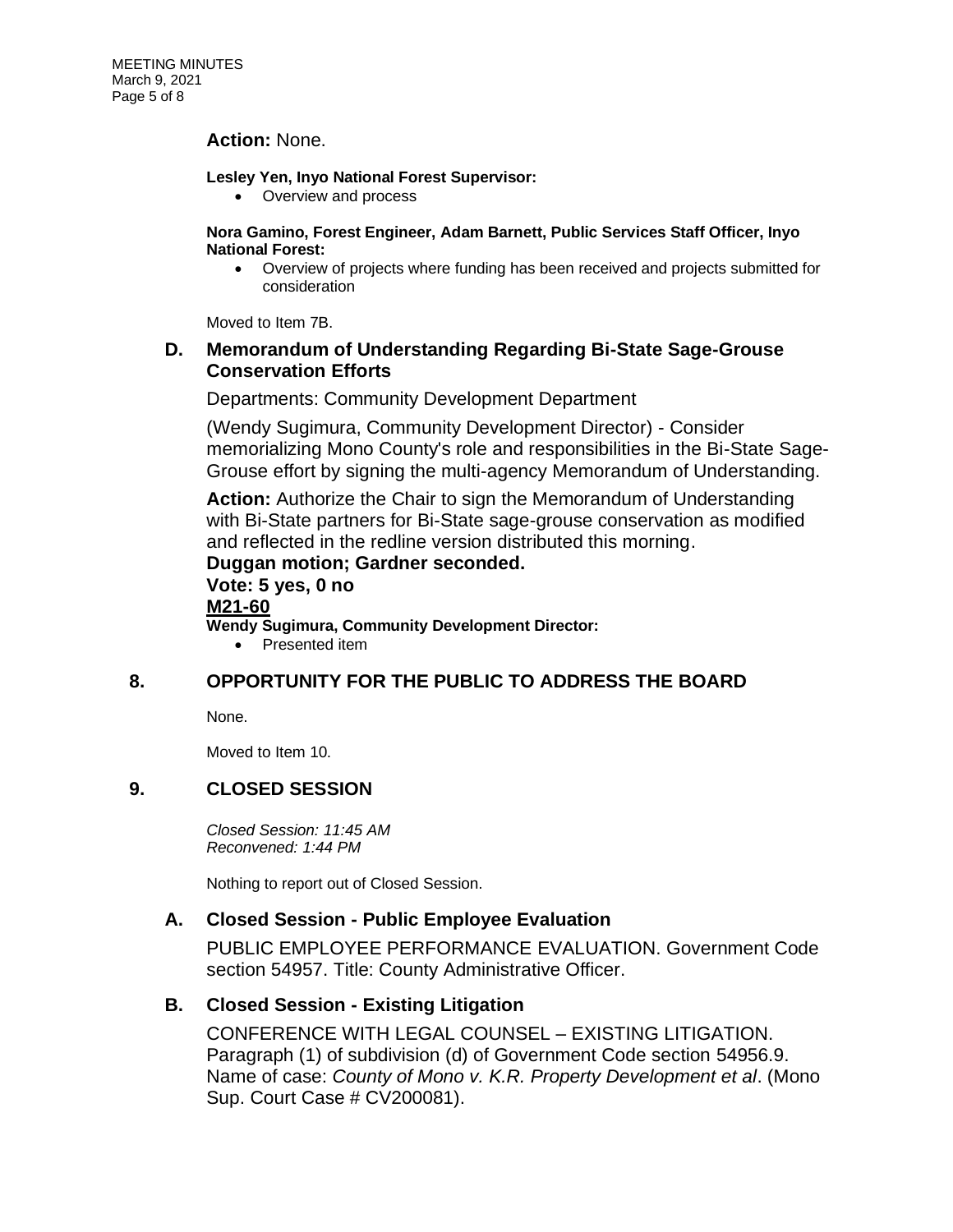## **C. Closed Session - Existing Litigation**

CONFERENCE WITH LEGAL COUNSEL – EXISTING LITIGATION. Paragraph (1) of subdivision (d) of Government Code section 54956.9. Name of case: *County of Mono et al. v. City of Los Angeles et al.* (Alameda Sup. Ct. Case No. RG18923377).

## **10. BOARD MEMBER REPORTS**

#### **Supervisor Corless:**

- Attended Women's Leadership Forum Coffee
- Attended meeting about Sustainable Recreation and Tourism Initiative and tribal involvement
- On Thursday, invited to Mammoth Voices to give a County update
- As part of Supervisor Gardner's Dispersed Camping Summit, an Enforcement Subcommittee meeting led by Sheriff Braun was held
- On Friday, attended the Redistricting Webinar held by CSAC and RCRC (link to recording: [https://www.rcrcnet.org/2021-redistricting-webinar-brought-you-rcrc](https://www.rcrcnet.org/2021-redistricting-webinar-brought-you-rcrc-and-csac)[and-csac\)](https://www.rcrcnet.org/2021-redistricting-webinar-brought-you-rcrc-and-csac)
- California Association of Local Behavioral Health Boards and Commissions had a statewide training on conservatorship
- Justice, Equity, Diversity, and Inclusion (JEDI) Working Group
- Sierra Nevada Conservancy Watershed Improvement Program Summit focus this year was on building restoration economy
- Great experience getting the COVID vaccine

#### **Supervisor Duggan:**

- 03/3/21
	- o CSAC Women in Leadership Coffee I participated in an inspiring session to discuss our rolls as women in county government.
	- o Mono County Fish and Wildlife Commission I attended the monthly meeting that covered the new Fishing regulations plus a presentation from Matt Parulo of the ESSRP and Kim Anaclerio of MLR on the Tangle-Free Waters Program.
	- o Mammoth Lakes Tourism Board Meeting
		- Recap of the VCA Virtual Tourism Forum
		- Appointment of John Mendel to the Retail Seat
		- Review of Q4 Marketing and Advertising Plans
- 03/04/21 CSAC New Supervisor's Institute Session II
	- $\circ$  I participated in round table recaps of our first 60 days and presentations featuring:
		- The County-State Fiscal Relationship The Revenue Side
		- Effective County Advocacy Working with Key State Government Stakeholders
		- Wading through the County Budgeting Process (with new RCRC ED Patrick Blacklock)
- 03/05/21
	- o CSAC New Supervisor's Institute Session II More great sessions:
		- Effective County Advocacy Working with State Legislature and Regulatory Agencies
		- 2021 Legislative Issues Affecting Counties
		- Art & Practice of Leadership in Governance
		- A Supervisor's Guide to County Health and Human Services
		- A Supervisor's Guide to Land Use Decision-Making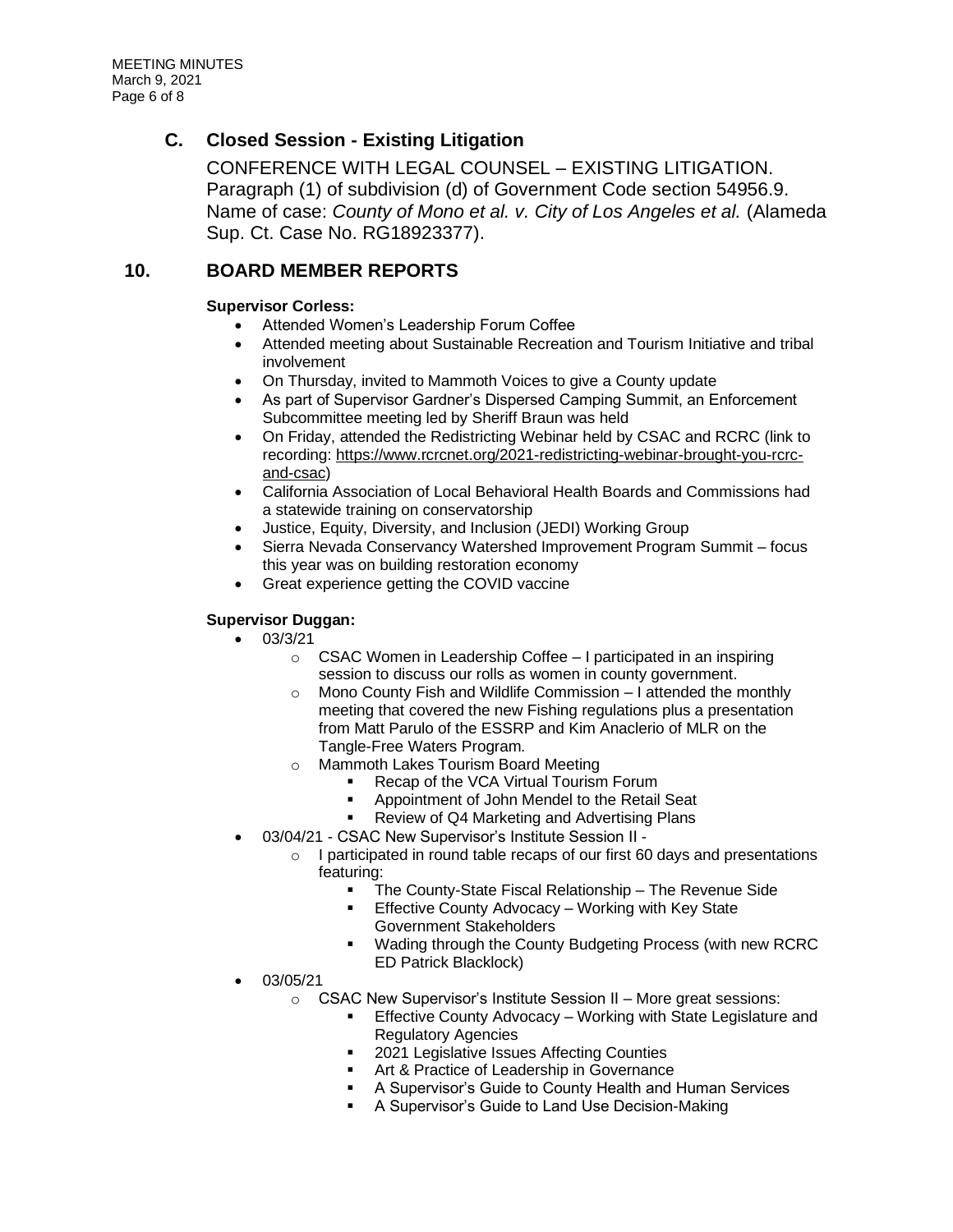- o Caltrans District 9 Benton Paving Project I worked Caltrans District 9 Staff to reach out directly to Tri-Valley constituents in the ESUSD for their feedback on the Benton Paving project (tentatively scheduled for 2024-26.)
- 3/8 2021 Virtual NACo Legislative Conference I attended various NACo Steering Committee meetings, focusing on policy and platforms of interest to Mono County and the Eastern Sierra. Our board is very involved in these steering and their subcommittees and I look forward to continuing our presence and lending my voice, especially on emerging issues.
	- o Community, Economic, and Workforce Housing Steering Committee
	- o Agriculture and Rural Affairs Policy Steering Committee
	- o Transportation Steering Committee
	- o Justice and Public Safety Policy Steering Committee
	- o NACO National Call detailing the [State and Local Coronavirus Fiscal](https://www.naco.org/resources/featured/state-and-local-coronavirus-fiscal-recovery-funds)  [Recovery Funds](https://www.naco.org/resources/featured/state-and-local-coronavirus-fiscal-recovery-funds) legislation, part of the American Rescue Plan Act. The bill, which NACo helped to develop and strongly advocated to pass, includes \$65.1 billion in direct to counties.

#### **Supervisor Gardner:**

- On Thursday (3/11), there is a meeting on the Tioga Pass opening
- On Friday (3/12), our resorts, tourism, and gateway area NACo working group will meet – will have several county supervisors from across the country talk about life during COVID and trying to maintain a recreation economy
- Will add rest of report to next week's Board Report

#### **Supervisor Kreitz:**

- The CSAC Women's Leadership Forum held a meeting on March 3rd. Great group of California county leaders in attendance. That evening I attended the Mammoth Lakes Town Council regular meeting.
- On March 4th I attended the NACo Pre-conference meeting. Later I attend a meeting with Assemblymember Jim Frazier along with CSAC staff and the Chair of the HLT Policy Committee. Assemblyman Frazier is the Chair of the Assembly Governmental Organization Committee. That evening I attended the Covid Community Conversation.
- Saturday, March 6th I volunteered all day with the Coronavirus Vaccination Clinic in Mammoth Lakes.
- March 8th I attended the NACo CEWD Steering Committee meeting. We heard from state leaders in HOME, CDBG and Labor. The Committee approved four interim resolutions including one I sponsored that would double the production of affordable housing using 4 percent Low Income Housing Tax Credits if the proposed change is approved by Congress.
- Assembly Member Laura Friedman (D-Glendale) Chair of the Assembly transportation Committee. We discussed safety, multi-modal transportation, the need to prioritize VMTs because ZEV is not the solution to getting people out of their cars. Lastly, I mentioned to Assemblymember Friedman the wildlife crossing and invited her to visit Mono County this June.

#### **Supervisor Peters:**

- Thanks to CAO Lawton for covering Northern Mono Chamber of Commerce and Antelope Valley RPAC meetings
- NACO Virtual Legislative Conference Human Services and Education Steering committee meeting, WIR Board of Directors meeting